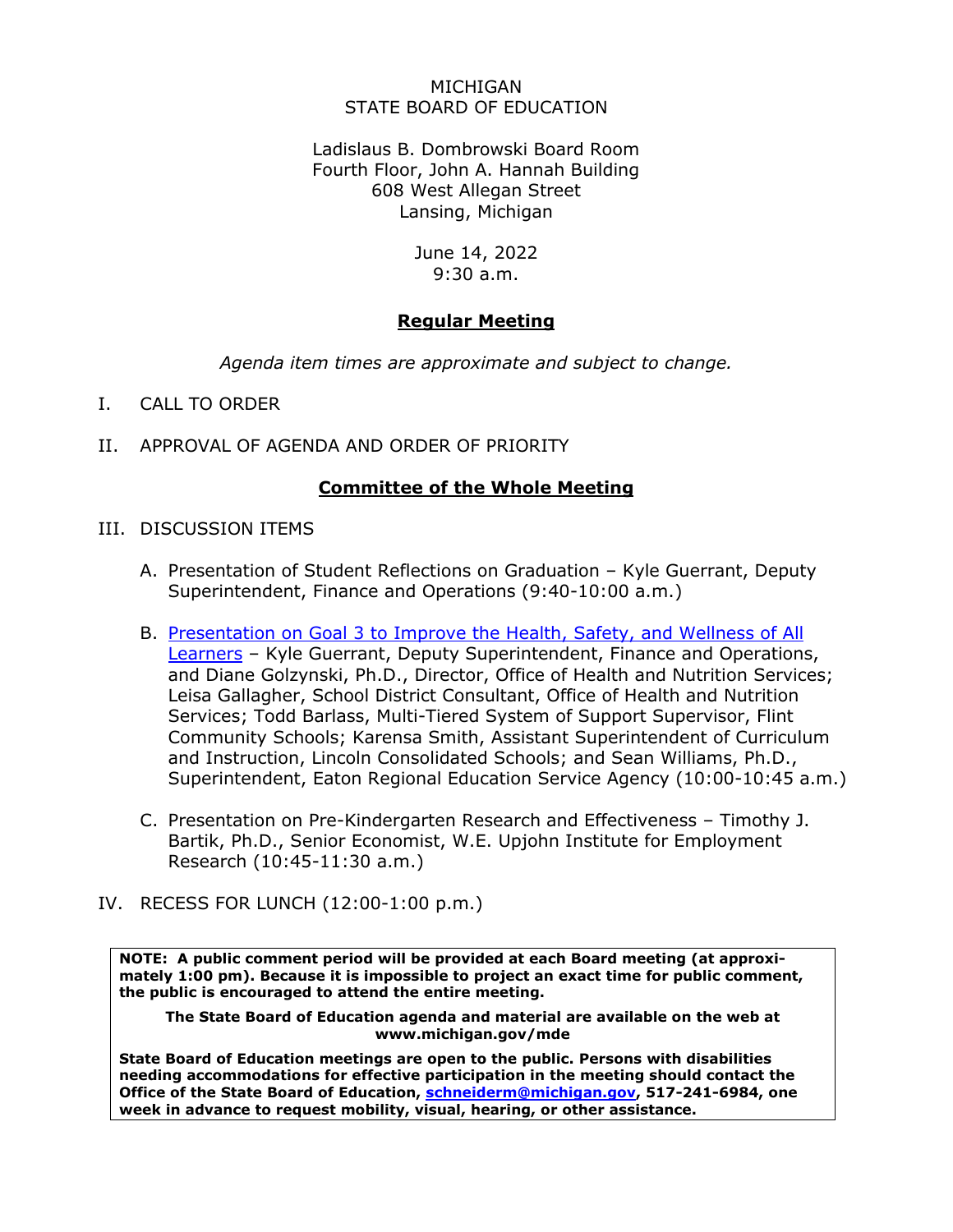# **Regular Meeting**

- V. CALL TO ORDER (1:00 p.m.)
- VI. PUBLIC PARTICIPATION IN STATE BOARD OF EDUCATION MEETING (1:00-2:00 p.m.)
- VII. APPROVAL OF STATE BOARD OF EDUCATION MEETING MINUTES (2:05 p.m.)
	- D. [Approval of Minutes of Facilitated Work Session of May 10, 2022](https://www.michigan.gov/mde/-/media/Project/Websites/mde/State-Board/Agendas/2022/June-links/Item-D-SBE-Minutes-Work-Session-May-10-2022.pdf)
	- E. Approval [of Minutes of Regular and Committee of the Whole Meeting of](https://www.michigan.gov/mde/-/media/Project/Websites/mde/State-Board/Agendas/2022/June-links/Item-E-SBE-Minutes-May-17-2022.pdf) [May 17, 2022](https://www.michigan.gov/mde/-/media/Project/Websites/mde/State-Board/Agendas/2022/June-links/Item-E-SBE-Minutes-May-17-2022.pdf)
- VIII. REPORT OF THE PRESIDENT (2:05-2:15 p.m.)
- IX. REPORT OF THE STATE SUPERINTENDENT (Items on the Report of the State Superintendent include information on administrative decisions made by the State Superintendent. The documents are provided to the members of the Board for their information.) (2:15-2:25 p.m.)

### *Reports*

- F. [Human Resources Report](https://www.michigan.gov/mde/-/media/Project/Websites/mde/State-Board/Agendas/2022/June-links/Item-F-HR-Board-Report-June-2022.pdf)
- G. [Report on Approved Changes to the Berrien Regional Educational Service](https://www.michigan.gov/mde/-/media/Project/Websites/mde/State-Board/Agendas/2022/June-links/Item-G-Berrien-RESA-ISD-Plan-Memo-and-Summary-of-Changes-(003).pdf)  [Agency Plan for the Delivery of Special Education Programs and Services](https://www.michigan.gov/mde/-/media/Project/Websites/mde/State-Board/Agendas/2022/June-links/Item-G-Berrien-RESA-ISD-Plan-Memo-and-Summary-of-Changes-(003).pdf)
- H. [Report on Approved Changes to the Charlevoix-Emmet Intermediate School](https://www.michigan.gov/mde/-/media/Project/Websites/mde/State-Board/Agendas/2022/June-links/Item-H-Charlevoix-Emmet-ISD-Plan-Memo-and-Summary-6-6-22.pdf)  [District Plan for the Delivery of Special Education Programs and Services](https://www.michigan.gov/mde/-/media/Project/Websites/mde/State-Board/Agendas/2022/June-links/Item-H-Charlevoix-Emmet-ISD-Plan-Memo-and-Summary-6-6-22.pdf)

### *Grants*

- I. Report on Grant Awards
	- 1. [2020-2021 Title I, Part A, Improving Basic Programs Amendment;](https://gcc02.safelinks.protection.outlook.com/?url=https%3A%2F%2Fwww.michigan.gov%2Fmde%2F-%2Fmedia%2FProject%2FWebsites%2Fmde%2FOFM%2FGrants%2FGrant%2520Award%2520Packets%2520-%2520June%2520SBE%2520Agenda%2F2020-2021%2520Title%2520I%2520Part%2520A%2520Improving%2520Basic%2520Programs%2520PP%2520FINAL.pdf&data=05%7C01%7CSchneiderM%40michigan.gov%7C8ae4b91425bd47b15ae408da3379a4d0%7Cd5fb7087377742ad966a892ef47225d1%7C0%7C0%7C637878894787434698%7CUnknown%7CTWFpbGZsb3d8eyJWIjoiMC4wLjAwMDAiLCJQIjoiV2luMzIiLCJBTiI6Ik1haWwiLCJXVCI6Mn0%3D%7C3000%7C%7C%7C&sdata=Hl3h4hxHVMpDhH4bQxqhxaFtn50z1mV98V1w2uuL6Ws%3D&reserved=0)  [\\$445,932,077](https://gcc02.safelinks.protection.outlook.com/?url=https%3A%2F%2Fwww.michigan.gov%2Fmde%2F-%2Fmedia%2FProject%2FWebsites%2Fmde%2FOFM%2FGrants%2FGrant%2520Award%2520Packets%2520-%2520June%2520SBE%2520Agenda%2F2020-2021%2520Title%2520I%2520Part%2520A%2520Improving%2520Basic%2520Programs%2520PP%2520FINAL.pdf&data=05%7C01%7CSchneiderM%40michigan.gov%7C8ae4b91425bd47b15ae408da3379a4d0%7Cd5fb7087377742ad966a892ef47225d1%7C0%7C0%7C637878894787434698%7CUnknown%7CTWFpbGZsb3d8eyJWIjoiMC4wLjAwMDAiLCJQIjoiV2luMzIiLCJBTiI6Ik1haWwiLCJXVCI6Mn0%3D%7C3000%7C%7C%7C&sdata=Hl3h4hxHVMpDhH4bQxqhxaFtn50z1mV98V1w2uuL6Ws%3D&reserved=0) (Educational Supports – Corinne Edwards)
	- 2. [2020-2021 Title II, Part A, Supporting Effective Instruction Amendment;](https://gcc02.safelinks.protection.outlook.com/?url=https%3A%2F%2Fwww.michigan.gov%2Fmde%2F-%2Fmedia%2FProject%2FWebsites%2Fmde%2FOFM%2FGrants%2FGrant%2520Award%2520Packets%2520-%2520June%2520SBE%2520Agenda%2F2020-2021%2520Title%2520II%2520Part%2520A%2520Supporting%2520Effective%2520Instruction%2520PP%2520FINAL.pdf&data=05%7C01%7CSchneiderM%40michigan.gov%7C8ae4b91425bd47b15ae408da3379a4d0%7Cd5fb7087377742ad966a892ef47225d1%7C0%7C0%7C637878894787434698%7CUnknown%7CTWFpbGZsb3d8eyJWIjoiMC4wLjAwMDAiLCJQIjoiV2luMzIiLCJBTiI6Ik1haWwiLCJXVCI6Mn0%3D%7C3000%7C%7C%7C&sdata=LpSXqglA2KdUMWdPb%2BwftEeIK%2FGH5kfwl77%2FhEta%2FSo%3D&reserved=0)  [\\$65,818,593](https://gcc02.safelinks.protection.outlook.com/?url=https%3A%2F%2Fwww.michigan.gov%2Fmde%2F-%2Fmedia%2FProject%2FWebsites%2Fmde%2FOFM%2FGrants%2FGrant%2520Award%2520Packets%2520-%2520June%2520SBE%2520Agenda%2F2020-2021%2520Title%2520II%2520Part%2520A%2520Supporting%2520Effective%2520Instruction%2520PP%2520FINAL.pdf&data=05%7C01%7CSchneiderM%40michigan.gov%7C8ae4b91425bd47b15ae408da3379a4d0%7Cd5fb7087377742ad966a892ef47225d1%7C0%7C0%7C637878894787434698%7CUnknown%7CTWFpbGZsb3d8eyJWIjoiMC4wLjAwMDAiLCJQIjoiV2luMzIiLCJBTiI6Ik1haWwiLCJXVCI6Mn0%3D%7C3000%7C%7C%7C&sdata=LpSXqglA2KdUMWdPb%2BwftEeIK%2FGH5kfwl77%2FhEta%2FSo%3D&reserved=0) (Educational Supports – Corinne Edwards)
	- 3. 2020-2021 Title IV, Part A, Student Support and Academic Enrichment [Grant – Amendment; \\$32,413,571](https://gcc02.safelinks.protection.outlook.com/?url=https%3A%2F%2Fwww.michigan.gov%2Fmde%2F-%2Fmedia%2FProject%2FWebsites%2Fmde%2FOFM%2FGrants%2FGrant%2520Award%2520Packets%2520-%2520June%2520SBE%2520Agenda%2F2020-2021%2520Title%2520IV%2520Part%2520A%2520SSAE%2520Grant%2520PP%2520FINAL.pdf&data=05%7C01%7CSchneiderM%40michigan.gov%7C8ae4b91425bd47b15ae408da3379a4d0%7Cd5fb7087377742ad966a892ef47225d1%7C0%7C0%7C637878894787434698%7CUnknown%7CTWFpbGZsb3d8eyJWIjoiMC4wLjAwMDAiLCJQIjoiV2luMzIiLCJBTiI6Ik1haWwiLCJXVCI6Mn0%3D%7C3000%7C%7C%7C&sdata=wL4JoHmAqRGbYlYH%2FEI7Uvf54qlCeC9jX9r%2FCWXYaFU%3D&reserved=0) (Educational Supports – Corinne Edwards)
	- 4. [2021-2022 Charter School Program Grant Initial; Continuation;](https://gcc02.safelinks.protection.outlook.com/?url=https%3A%2F%2Fwww.michigan.gov%2Fmde%2F-%2Fmedia%2FProject%2FWebsites%2Fmde%2FOFM%2FGrants%2FGrant%2520Award%2520Packets%2520-%2520June%2520SBE%2520Agenda%2F2021-2022%2520Charter%2520School%2520Program%2520Grant%2520PP%2520FINAL.pdf&data=05%7C01%7CSchneiderM%40michigan.gov%7C8ae4b91425bd47b15ae408da3379a4d0%7Cd5fb7087377742ad966a892ef47225d1%7C0%7C0%7C637878894787434698%7CUnknown%7CTWFpbGZsb3d8eyJWIjoiMC4wLjAwMDAiLCJQIjoiV2luMzIiLCJBTiI6Ik1haWwiLCJXVCI6Mn0%3D%7C3000%7C%7C%7C&sdata=tZ8jC5LGUSWIIUPA2CqMQUEkVQCXkxWYww3o%2BJ5%2B9fY%3D&reserved=0)  [\\$5,000,000](https://gcc02.safelinks.protection.outlook.com/?url=https%3A%2F%2Fwww.michigan.gov%2Fmde%2F-%2Fmedia%2FProject%2FWebsites%2Fmde%2FOFM%2FGrants%2FGrant%2520Award%2520Packets%2520-%2520June%2520SBE%2520Agenda%2F2021-2022%2520Charter%2520School%2520Program%2520Grant%2520PP%2520FINAL.pdf&data=05%7C01%7CSchneiderM%40michigan.gov%7C8ae4b91425bd47b15ae408da3379a4d0%7Cd5fb7087377742ad966a892ef47225d1%7C0%7C0%7C637878894787434698%7CUnknown%7CTWFpbGZsb3d8eyJWIjoiMC4wLjAwMDAiLCJQIjoiV2luMzIiLCJBTiI6Ik1haWwiLCJXVCI6Mn0%3D%7C3000%7C%7C%7C&sdata=tZ8jC5LGUSWIIUPA2CqMQUEkVQCXkxWYww3o%2BJ5%2B9fY%3D&reserved=0) (Educational Supports – Corinne Edwards)
	- 5. [2021-2022 Title II, Part A Administrative Funds for Equitable Services](https://gcc02.safelinks.protection.outlook.com/?url=https%3A%2F%2Fwww.michigan.gov%2Fmde%2F-%2Fmedia%2FProject%2FWebsites%2Fmde%2FOFM%2FGrants%2FGrant%2520Award%2520Packets%2520-%2520June%2520SBE%2520Agenda%2F2021-2022%2520Title%2520II%2520Part%2520A%2520Admin%2520Funds%2520for%2520Equitable%2520Services.pdf&data=05%7C01%7CSchneiderM%40michigan.gov%7C8ae4b91425bd47b15ae408da3379a4d0%7Cd5fb7087377742ad966a892ef47225d1%7C0%7C0%7C637878894787434698%7CUnknown%7CTWFpbGZsb3d8eyJWIjoiMC4wLjAwMDAiLCJQIjoiV2luMzIiLCJBTiI6Ik1haWwiLCJXVCI6Mn0%3D%7C3000%7C%7C%7C&sdata=mCRGOLLsdR5X76wIj63q2OQ5eMC9OGqWeShikhNFNvE%3D&reserved=0)  [Initial; \\$150,800](https://gcc02.safelinks.protection.outlook.com/?url=https%3A%2F%2Fwww.michigan.gov%2Fmde%2F-%2Fmedia%2FProject%2FWebsites%2Fmde%2FOFM%2FGrants%2FGrant%2520Award%2520Packets%2520-%2520June%2520SBE%2520Agenda%2F2021-2022%2520Title%2520II%2520Part%2520A%2520Admin%2520Funds%2520for%2520Equitable%2520Services.pdf&data=05%7C01%7CSchneiderM%40michigan.gov%7C8ae4b91425bd47b15ae408da3379a4d0%7Cd5fb7087377742ad966a892ef47225d1%7C0%7C0%7C637878894787434698%7CUnknown%7CTWFpbGZsb3d8eyJWIjoiMC4wLjAwMDAiLCJQIjoiV2luMzIiLCJBTiI6Ik1haWwiLCJXVCI6Mn0%3D%7C3000%7C%7C%7C&sdata=mCRGOLLsdR5X76wIj63q2OQ5eMC9OGqWeShikhNFNvE%3D&reserved=0) (Educational Supports - Corinne Edwards)
	- 6. [2021-2022 Section 31j-Michigan 10 Cents A Meal Support of Local Produce](https://gcc02.safelinks.protection.outlook.com/?url=https%3A%2F%2Fwww.michigan.gov%2Fmde%2F-%2Fmedia%2FProject%2FWebsites%2Fmde%2FOFM%2FGrants%2FGrant%2520Award%2520Packets%2520-%2520June%2520SBE%2520Agenda%2F2021-2022%2520Section%252031j-Michigan%252010%2520Cents%2520a%2520Meal%2520Support%2520of%2520Local%2520Produce%2520in%2520School%2520Meals%2520PP%2520FINAL.pdf&data=05%7C01%7CSchneiderM%40michigan.gov%7C8ae4b91425bd47b15ae408da3379a4d0%7Cd5fb7087377742ad966a892ef47225d1%7C0%7C0%7C637878894787434698%7CUnknown%7CTWFpbGZsb3d8eyJWIjoiMC4wLjAwMDAiLCJQIjoiV2luMzIiLCJBTiI6Ik1haWwiLCJXVCI6Mn0%3D%7C3000%7C%7C%7C&sdata=LycZ3llUI5Y2mzmeh0d0tJxkWUoLZ7OGyg7yBBqReWg%3D&reserved=0) [in School Meals – Amendment; \\$1,882,900](https://gcc02.safelinks.protection.outlook.com/?url=https%3A%2F%2Fwww.michigan.gov%2Fmde%2F-%2Fmedia%2FProject%2FWebsites%2Fmde%2FOFM%2FGrants%2FGrant%2520Award%2520Packets%2520-%2520June%2520SBE%2520Agenda%2F2021-2022%2520Section%252031j-Michigan%252010%2520Cents%2520a%2520Meal%2520Support%2520of%2520Local%2520Produce%2520in%2520School%2520Meals%2520PP%2520FINAL.pdf&data=05%7C01%7CSchneiderM%40michigan.gov%7C8ae4b91425bd47b15ae408da3379a4d0%7Cd5fb7087377742ad966a892ef47225d1%7C0%7C0%7C637878894787434698%7CUnknown%7CTWFpbGZsb3d8eyJWIjoiMC4wLjAwMDAiLCJQIjoiV2luMzIiLCJBTiI6Ik1haWwiLCJXVCI6Mn0%3D%7C3000%7C%7C%7C&sdata=LycZ3llUI5Y2mzmeh0d0tJxkWUoLZ7OGyg7yBBqReWg%3D&reserved=0) (Health and Nutrition Services – Diane Golzynski)